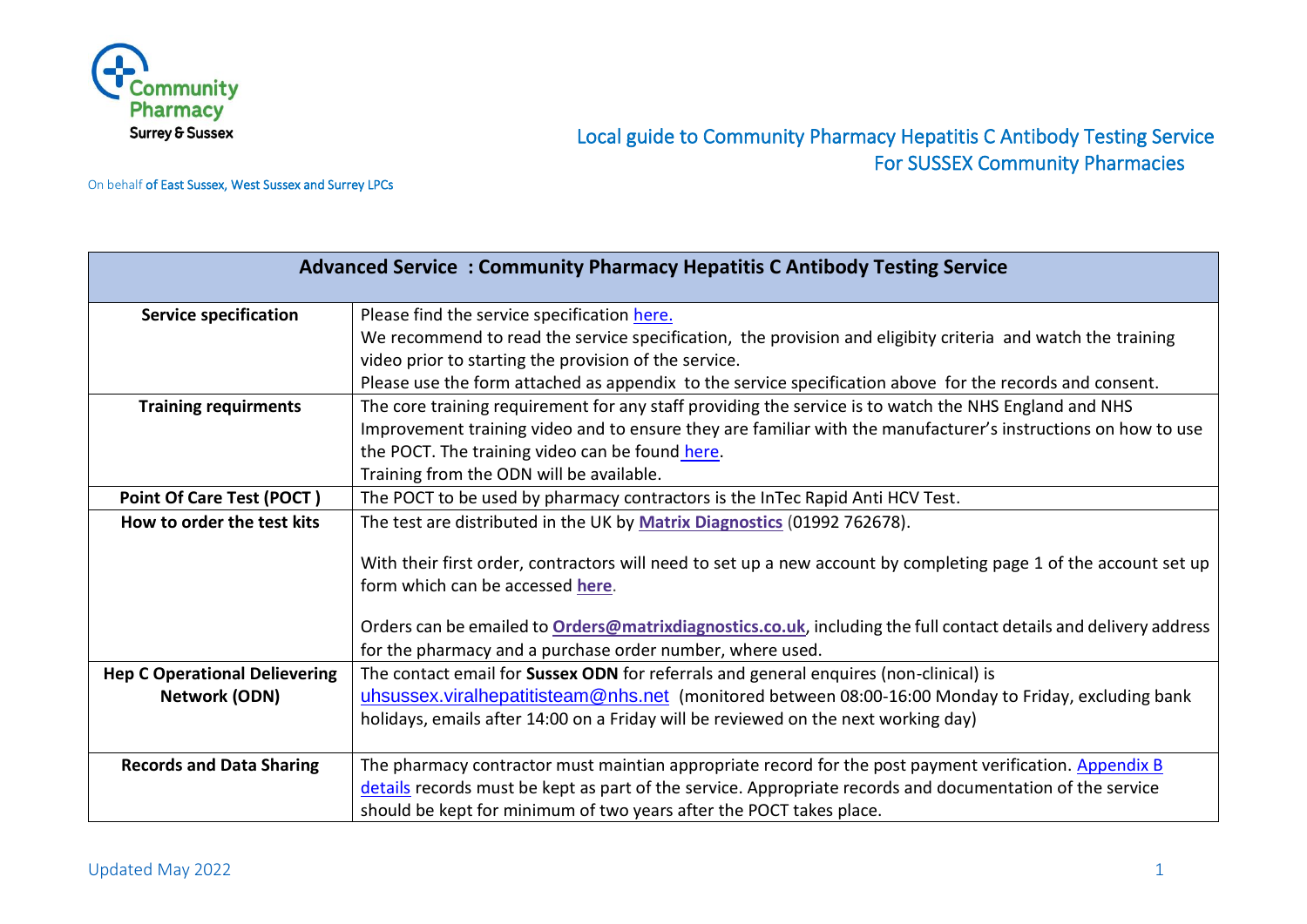| <b>Claiming of the service</b> | Claims for payments for this service should be made monthly via the NHSBSA Manage Your Service (MYS)<br>portal. Claims should reach the NHSBSA by the 5 <sup>th</sup> day of the following month after completion of the POCT.<br>Later claims will not be processed. |
|--------------------------------|-----------------------------------------------------------------------------------------------------------------------------------------------------------------------------------------------------------------------------------------------------------------------|
|                                | Payment will be £36 per POCT performed on an eligible PWID plus the cost of POCT (including VAT).                                                                                                                                                                     |

## **Frequently Asked Questions :**

## **How long after a positive RNA test will the client be able to start treatment?**

The ODN team will aim to offer an Assessment (including where appropriate genotyping and viral load assessment) within 7 days of referral and treatment will start within 14-28 days of DIAGNOSIS

#### **How long will treatment last?**

The complete course of treatment last for 8 or 12 weeks. Very occasionally this may be 16 weeks. The course length depends on the treatment.

## **Can the client choose treatment?**

No, as the treatment is based on the HCV genotype, liver disease stage and other medications they take.

## **Will the treatment involve Interferon injections?**

No, all treatment courses are now oral with limited side effects and very well tolerated with cure rates above 90%.

#### **When can the community pharmacies be expected to be contacted?**

To ensure the community pharmacy team are aware of the outcomes, the ODN will contact the referring pharmacy to make them aware of the result of the confirmatory test, treatment initiation and viral clearance.

#### **Who is the best person to contact with any issues?**

Viral Hepatitis Nurse team *[uhsussex.viralhepatitisteam@nhs.net](mailto:uhsussex.viralhepatitisteam@nhs.net)* (inbox will be monitored Monday to Friday, excluding bank holidays, emails after 14:00 on a Friday will be reviewed on the next working day)